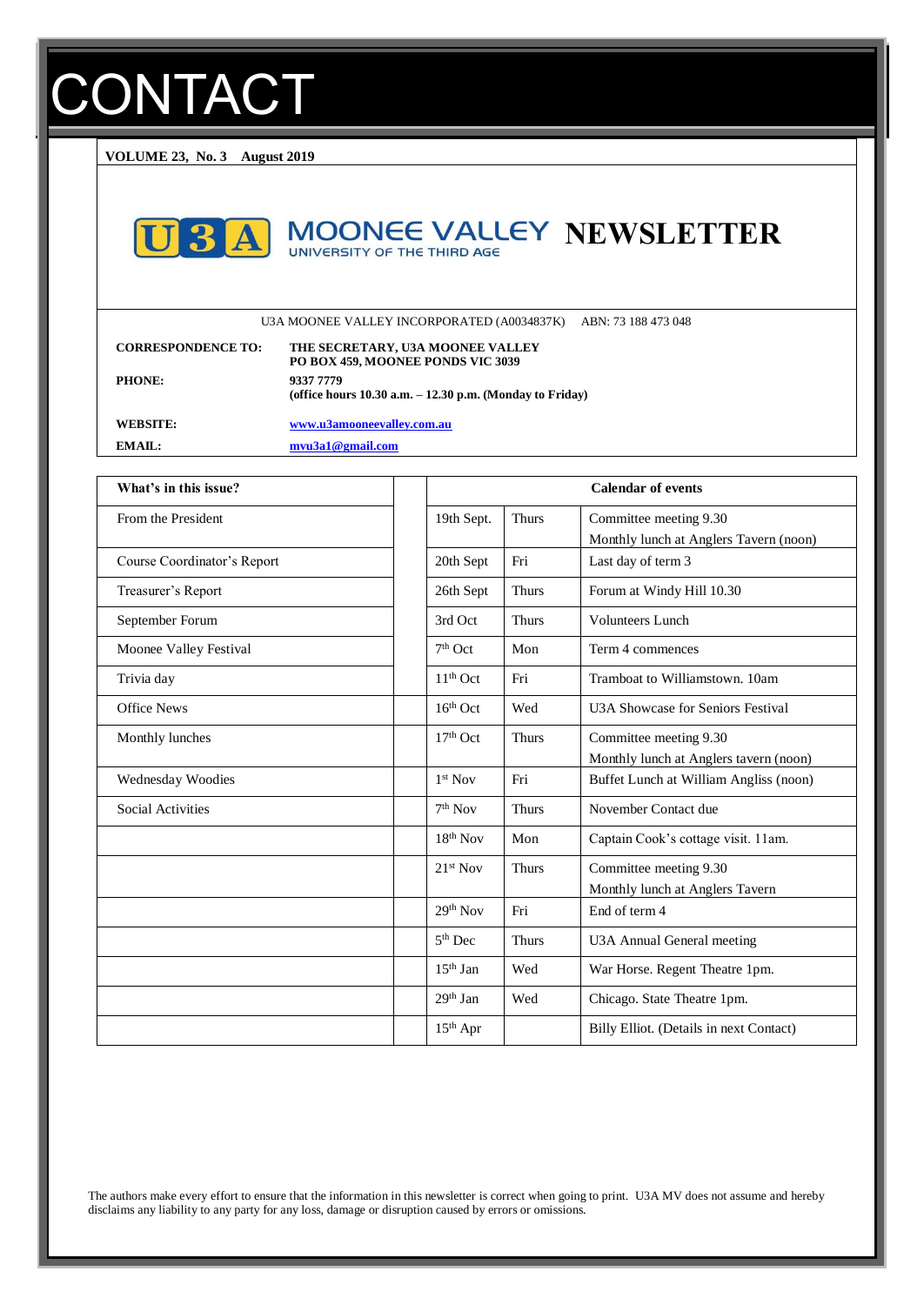#### **FROM THE PRESIDENT**

Welcome to the August edition of *Contact*. This is a chance to catch up on some of the past events and to ready your calendars for some important future dates.

I mentioned in the last *Contac*t that we had made some funding applications, and yes, we were successful!

The *Wednesday Woodies* received \$4000 under the Moonee Valley Council's Biannual Grants program to fund the purchase of materials for projects that support community groups. Read about their work with Flemington Primary School students later in this edition.

We were also successful in our application to Bendigo Bank under their *Pitch 4 Funding* scheme. This \$1500 grant will go towards the purchase of visual course materials to support our present and future tutors.

Maria Weiss (Moonee Valley Council) gave a brief talk to the mid-year tutors meeting about the MVCC's ambitious and wide-ranging program to support older adults in the community. Approximately 2500 residents routinely receive some on-going support service from the Council. Listening to Maria's talk reinforced to me how valuable our U3A is for its contribution in providing lifelong learning opportunities and social connection for seniors in the Municipality.

 **July Forum***.* Christine Heyes from the Stroke Foundation was an excellent speaker. She was highly informative with a key message – don't hesitate to call 000 even if you think it's not serious. The letters FAST can help with decision making.

F=Does his **face** have normal symmetry? A=Can both **arms** be held up symmetrically? S=Is her **speech** sounding slurred ?and T= **timely** medical help which vastly improves the chances for recovery. Christine also mentioned how technological change is improving outcomes. Helpful developments include clot busting drugs, dedicated stroke ambulances (with portable MRI scanners) and on-line support for Doctors in remote areas.

I encourage you to attend these forums organised by Robyn Temby. They're informative and the lunch afterwards is a very happy social occasion*.* **September forum** (see later) is on a topic of vital importance to all of us. I hope my conscience will be pricked by those in the know and that I will end my procrastination concerning Advanced Care Planning.

The annual **Trivia Quiz** lives and evolves! This is a very special occasion in our year with many enthusiastic participants and Michelle Cairns organised and delivered a most entertaining day. She was ably assisted by Anne Fkih and her catering team (Pam. Lily, Jo and Wendy). They delivered another delicious lunch for our enjoyment. I understand Michelle is already working on questions for next year. Wonderful!!

**October Seniors Festival:** Once again, Moonee Valley U3A will participate in the annual Seniors Festival. The plan is to organise a showcase at the Ascot Vale Neighbourhood Centre. Come and participate and join the fun. We rely on your participation. See your fellow members demonstrate the activities they love. Please encourage your friends or your next-door neighbour to come along. This is our opportunity to give the broader community a sample of what we offer to seniors.

Annual general Meeting. Along way off yet (Thursday 5<sup>th</sup> December). However, we do need a quorum at our AGM or we would have to hold it again!!! Our plan is to entice your attendance with a hopefully amusing and entertaining picture-based quiz using lots of photos of our members participating in their weekly activities. No teams needed.

There will be vacancies on the committee and I encourage members to consider joining in and helping to run our U3A.

If you decided that you would like to volunteer to join the committee, you would be most welcome. Good for you and good for us all. One way to see how the U3A operates and to see if committee participation interests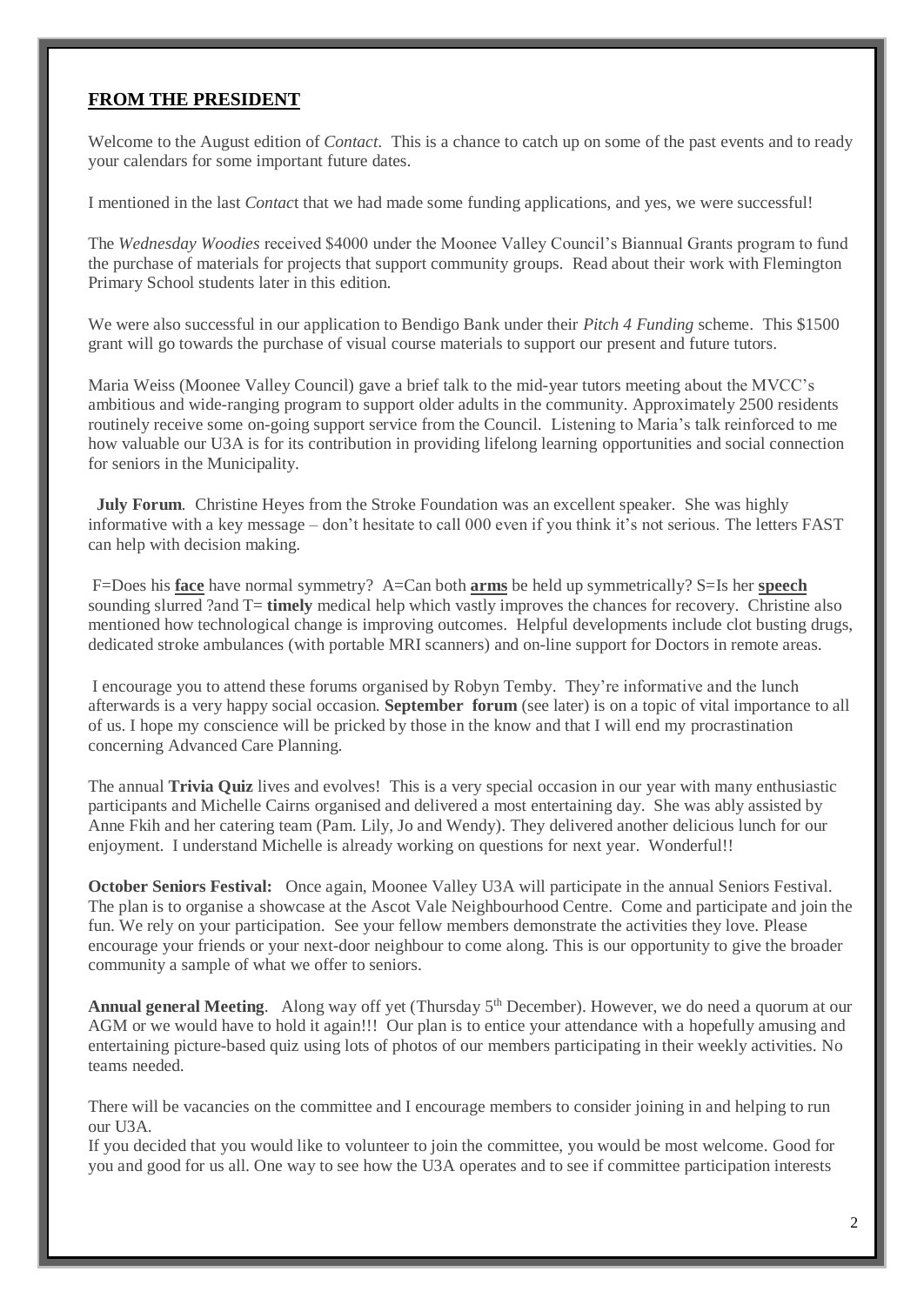you is to attend a meeting. Committee meetings are held on the third Thursday of every month at 9.30 at Emerald St.

Brian Smith [president@u3amooneevalley.com.au](mailto:president@u3amooneevalley.com.au)

#### **COURSE COORDINATOR'S REPORT**

#### **The Great Courses:**

In Semester One, Bruce Findlay ran a very successful and popular course entitled *Why You Are Who You Are.* This was based on a set of DVD lectures from a series called *The Great Courses*. The lectures are given by subject experts and run for approximately thirty minutes. This provides inspiring input for subsequent group discussion.

There are hundreds of these *Great Courses* - all tailored to adult learners like us. Subject areas include: History, Science, Fine Arts, Travel, Health, Fitness, Nutrition, Economics, Literature, Philosophy, Religion and Music (see *[www.thegreatcourses.com](http://www.thegreatcourses.com/)*). There is a truly dazzling array.

We applied for funding to purchase some sets of DVDs in this series through the Bendigo Bank's *Pitch 4 Funding Program* for community groups. Following an impressive "pitch" by our President Brian, I'm happy to report that we were successful in gaining funding sufficient to purchase at least five or six of the DVD sets. I invite you to check out the *Great Courses* web site. You might find a course that interests you and that you would like to share with a group. Normally a course would run for 12 to 15 weeks. So, if you are interested, I would be delighted to hear from you. Also, we are keen to hear from any members who are prepared to offer something" new" next year. Especially welcome would be an offer to run a Beginner's course in Italian. Please contact me through the office (9337 7779) or by email [\(mvu3a1@gmail.com\)](mailto:mvu3a1@gmail.com).

#### **Semester 2 Courses:**

Our two new courses: *Fine Films* and *Joy of Literature* are both up and running.

Unfortunately, due to a serious health issue Vera Andrades has been forced to give up her two long-running classes.

Moya Lacey has kindly agreed to take over *Line Dancing* but we have had to cancel *Italian for Beginners*. Vera is being well supported by her family and many of her U3A friends.

Both George Widdison and Tess Theodosiou have been forced to take breaks from their classes for health reasons - in Tess's case because of her husband's health. Our best wishes go to them both and we thank Diane McCall and Nina Mazurek who have stepped in to keep the classes going.

#### **Geoff Miller**

#### **From our Treasurers.**

At the end of July, we have a healthy cash balance of \$34,649. Considering the anticipated expenses for the rest of the Year the outlook is that we will finish with a balance of approximately \$10,000. The Committee is considering what the level of cash reserves should be over the longer term to ensure we can continue to operate effectively. This will include consideration of whether a membership fee increase will be required in 2021.

#### **Michael Walsh**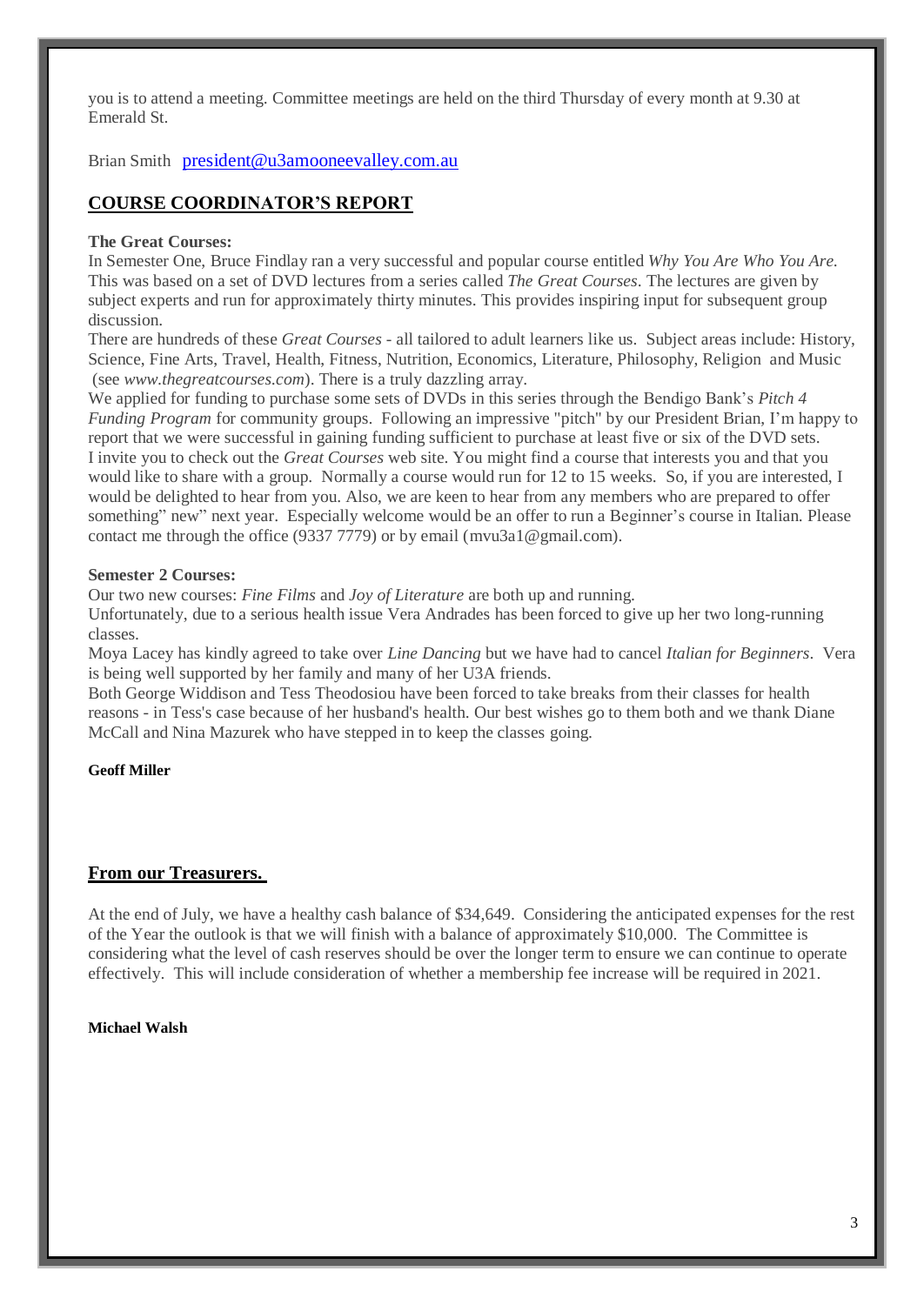# **Financial Statement as at July 31.**

|                                   | <b>Month</b> | <b>YTD</b> |
|-----------------------------------|--------------|------------|
| Balance as at 30 June 2019        | 32,405.30    |            |
| <b>INCOME</b>                     |              |            |
| Class fees                        | 0.00         | 1,320.00   |
| Social events                     | 845.00       | 4,879.00   |
| Trivia day                        | 20.00        | 350.00     |
| Member subscriptions - associates | 70.00        | 1,285.00   |
| Member subscriptions - new        | 55.00        | 8,360.00   |
| Member subscriptions - renewals   | 135.00       | 19,370.00  |
| Grants                            | 4,000.00     | 5,500.00   |
| Interest                          | 13.01        | 18.15      |
| <b>Total income</b>               | 5,138.01     | 41,082.15  |
| <b>EXPENSES</b>                   |              |            |
| Fees and charges                  | 5.88         | 846.23     |
| <b>AGM</b>                        | 0.00         | 13.45      |
| Catering                          | 47.99        | 144.99     |
| Computer expenses                 | 0.00         | 82.37      |
| Gifts                             | 0.00         | 167.91     |
| Office expenses                   | 0.00         | 86.62      |
| Photocopier lease                 | 229.90       | 1,839.20   |
| Photocopying and stationery       | 123.87       | 1,207.89   |
| <b>Trivia Day</b>                 | 725.78       | 725.78     |
| Postage                           | 0.00         | 675.71     |
| Social events                     | 1,617.50     | 6,758.50   |
| Tutor aids                        | 40.00        | 3,533.70   |
| Venue hire                        | 0.00         | 6,485.35   |
| <b>U3A Network</b>                | 0.00         | 1,080.00   |
| MyU3A website fees                | 0.00         | 111.00     |
| Internet                          | 38.00        | 355.20     |
| Refund - subscriptions            | 65.00        | 340.00     |
| <b>Total expenditure</b>          | 2,893.92     | 24,453.90  |
| Surplus/ (deficit) for the month  | 2,244.09     | 16,628.25  |
| Balance as at 31 July 2019        | 34,649.39    |            |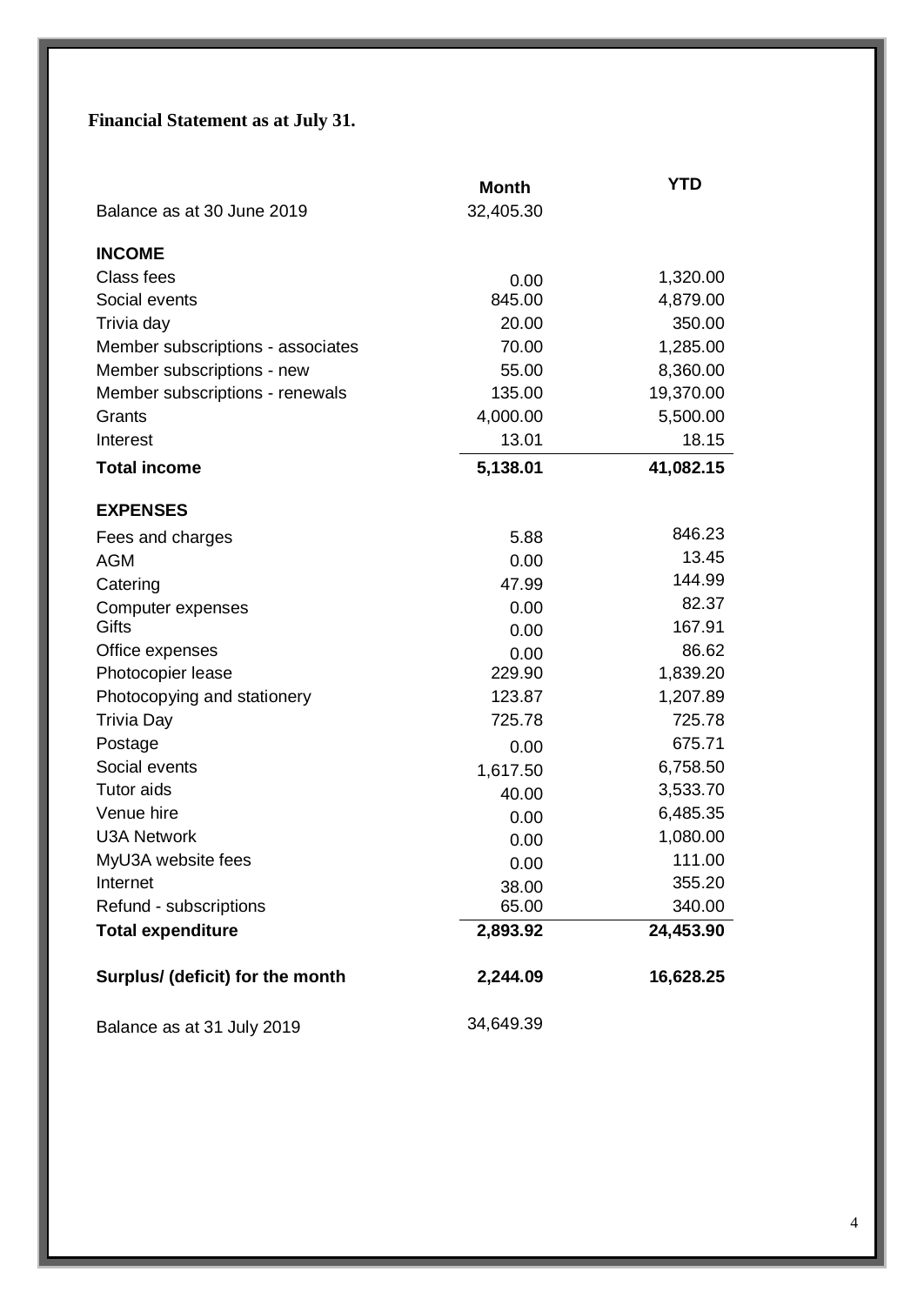#### **September Forum: Thursday 26 September 2019**

The Topic: Advance Care Planning – *Be Open, Be Ready, Be Heard* [\(http://advancecareplanning.org.au](http://advancecareplanning.org.au/) administered by Austin Health – funded by the Australian Government)

U3A Moonee Valley members and guests have an opportunity to hear from two Voluntary Community Ambassadors from Advance Care Planning Australia (ACPA) who will lead an Introduction to an ACP session from 11am to 12 noon Thursday 26 September 2019.

The location is Windy Hill Venue, corner Napier and Brewster Streets, Essendon. Car parking is usually available in Napier Street. Two public transport options are the 59 tram or a walk from Glenbervie Station.

Complimentary tea and coffee will be available in the Hight-Marque Room, second floor, from 10.30am.

Austin Health requests that we have at least 15 people in attendance for the presentation.

To register your name(s) for the 26 September Forum:

- 1. Call the U3A Moonee Valley office on 9337 7779 leaving your name and contact phone number or
- 2. send an email to [mvu3a1@gmail.com](mailto:mvu3a1@gmail.com)

Please indicate if you will be joining us for lunch afterwards at Windy Hill's Terrace Bistro.

Windy Hill Venue [http://windyhillvenue.com.au](http://windyhillvenue.com.au/) has supported U3A Moonee Valley Forums since 2016 by providing the High-Marque room free of charge along with complimentary tea and coffee. WHV were delighted to have over 20 of us to lunch in July.

The Seniors Menu: 1 course @ \$13.50, 2 courses @ \$16.50, 3 courses @ \$19.50 'Premium Mains' meal for an extra \$5. The 2 and 3 course options include a glass of beer, wine or soft drink

Feedback from the 4 July Forum about the Stroke Foundation:

*Guest speaker Chris Heyes, a retired nurse, provided an informative session with succinct answers to questions from the group. Her take home message emphasised the importance of calling 000 and requesting specifically for a Stroke ambulance to attend, even if symptoms are perceived as minor.* 

I look forward to seeing you at the Forum on 26 September 2019 from 10.30am.

#### **Robyn Temby**

#### **Moonee Valley Festival**

Spring will be sprung soon. Already there are blossoms and bulbs adding colour to our lives. With this added colour and warmth comes the annual October Moonee Valley Council's 2019 Seniors Festival. Our participation is a mark of our appreciation to the council for the facilities that we enjoy. It is also a chance for us to tempt seniors to join up and find a course to enjoy. Here are the details for your diary.

#### **U3A Moonee Valley Showcase**

| When:  | Wednesday 16 October 2019 from 1.30-4.30pm |
|--------|--------------------------------------------|
| Where: | <b>Ascot Vale Neighbourhood Centre</b>     |
| Cost:  | <b>Free event</b>                          |

Come and see U3A Moonee Valley Members perform Line Dancing, Tai Chi, Singing for Fun, Mah-jong Social Bridge & Scrabble. These are just some of the classes/activities on offer. The art classes will also have work on display. Our brochures will be available to widen the U3A picture. It's a free event with tea and coffee and everyone is welcome. You might have friends and neighbours who would enjoy joining our U3A. Do them a favour and bring them along.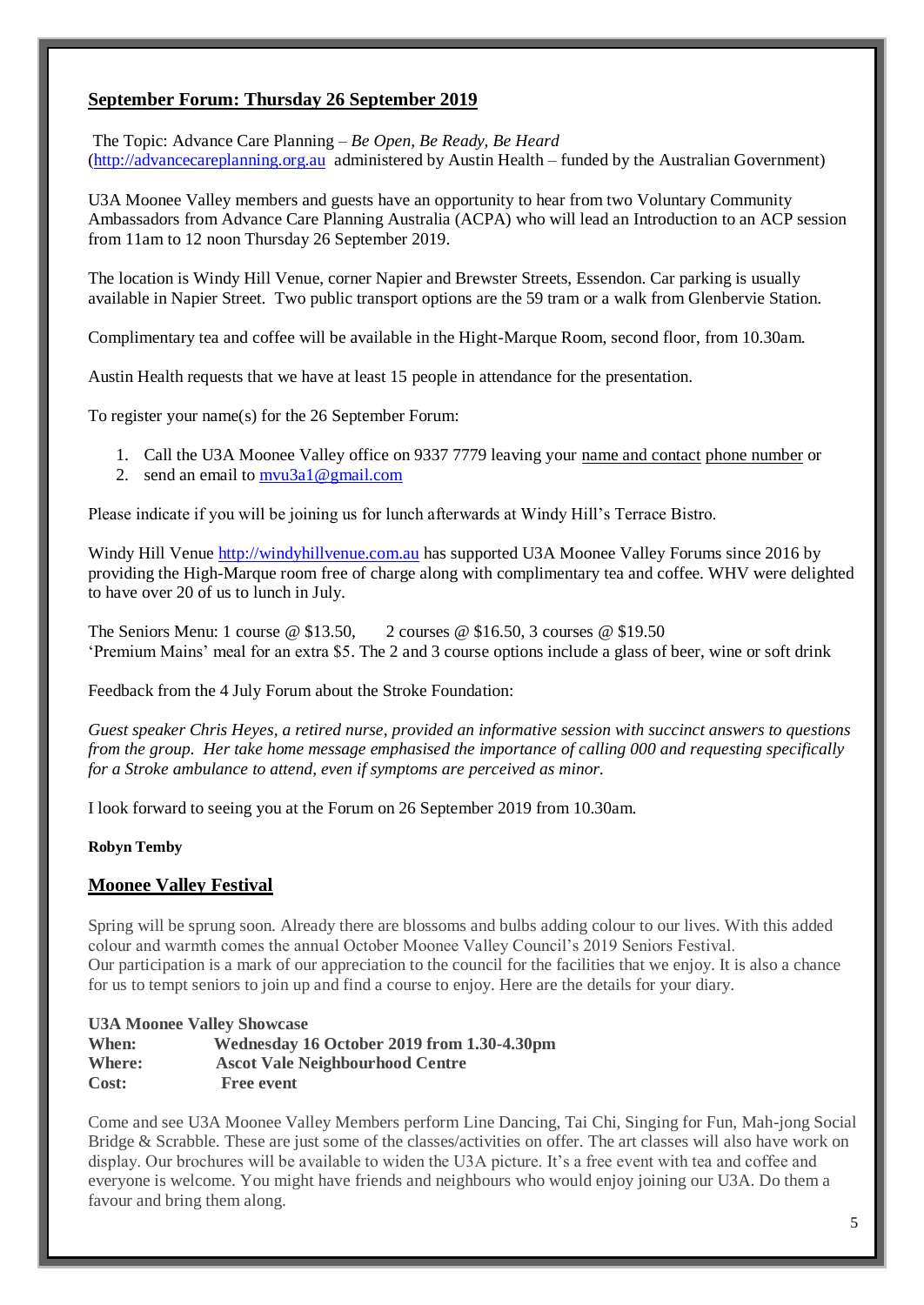

# **Trivia Day 2019**

The room was at full capacity and there was a buzz of excitement and expectation. Our quiz mistress Michelle Cairns with her pink iPad was an unknown question creator.

The trivia day is always an enjoyable social outing and this year was no exception. As usual, the technology decided to be temperamental and Michelle coped magnificently with her clipboard until the computers and screen presentation of questions decided to co- operate and work.

The questions were varied and challenging. Part of the fun is how the teams of four resolve "discussions" about what "could be" the correct answer. The questions are received with whispers and scribblings on paper. No one wants a rival team to benefit. When the correct answer is eventually revealed there are some who have regrets and some who get congratulatory pats.

Michelle had the timely goal of running a sustainable low waste event. Many in U3A have seen the TV show "War on Waste" and are concerned about Melbourne's rubbish recycling crisis. Thanks Michelle for putting your ideals into practice. The prizes were sourced from local businesses with green credentials and the shopping bags that Michelle made can be used over and over again.

So that we were not sedentary for too long, it was arranged that Anne Strong would lead us in some Tai Chi exercises at the half way mark of proceedings. It is always good to get up and move after sitting down for a while. Thanks Anne for the graceful moves.

The probing of our knowledge of obscure and wonderful facts was completed by lunch time and while the judges calculated the points tally, teams got to work to prepare their sustainable decorative table arrangement. So, no throwaway plastic plates or paper serviettes to go into landfill from us. The table settings ranged from beautifully elegant formal to colourful cheery op shop ceramics. The winners of the table décor competition were the Four Blessings. They are a mahjong team who craftily used mah-jong tiles as place mats. A you can see, the theme was a stunning red with artfully arranged bamboo and chopsticks. The Four Blessings are pictured with their reusable shopping bag prizes.





Then our thoughts turned to lunch and we were able to stay at our tables and have lunch served to us on attractive platters. The catering team had no time to join in the trivia. They had a roomful of lunch- ready seniors to deal with. We are all very grateful to catering team leader Anne Fkih, for her hard work in preparing for and organising the yummy food. Lily and Pam and Wendy and Jo were likewise super-busy. After helping set out the food, they whizzed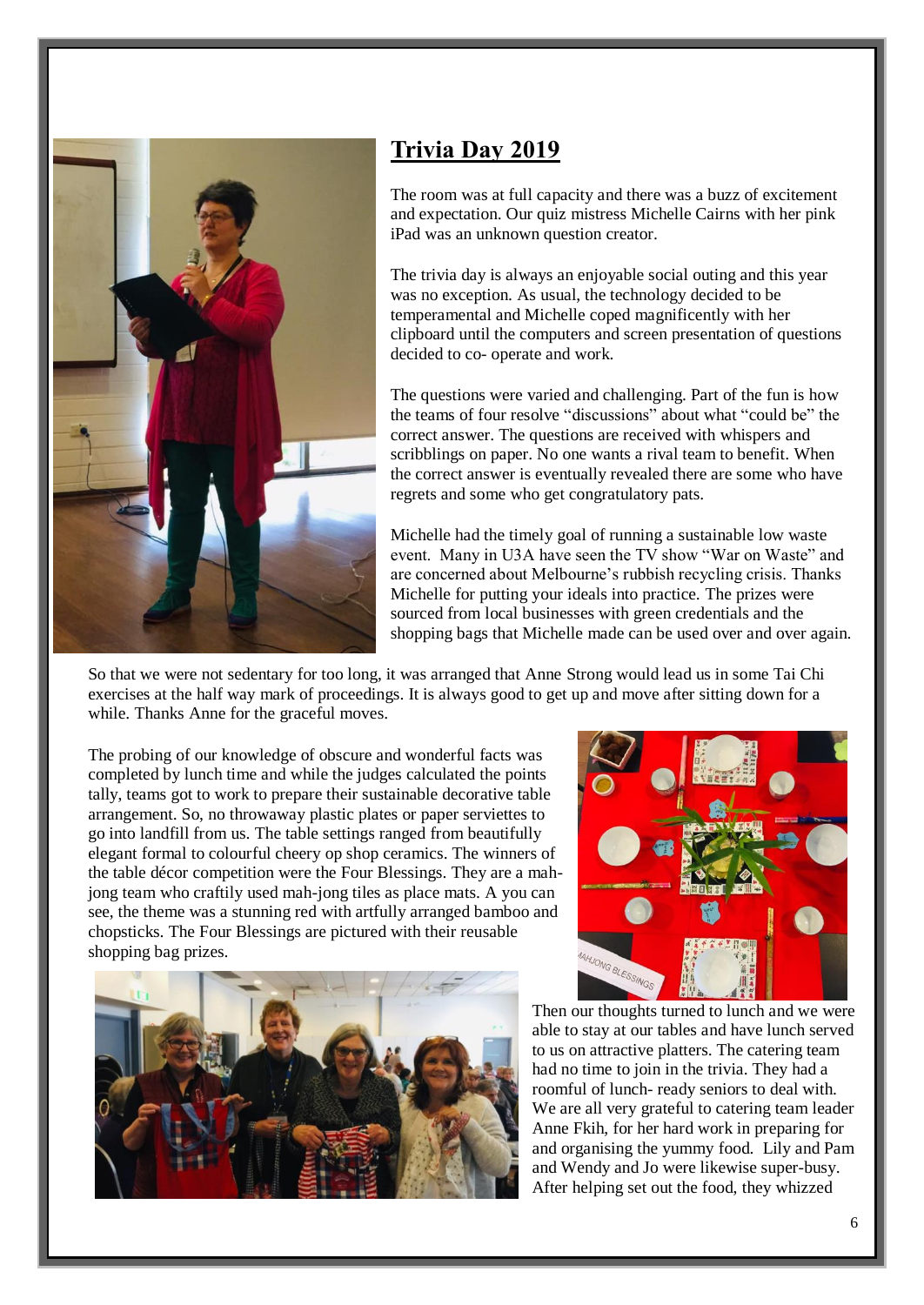

back and forth to the kitchen bringing out all the platters. Then they cleaned up and packed it all away ready for next year. A hard-working group of very kind members.

The progressive tally board showed that it was a close competition all morning. The count was finally completed and the 2019 trivia winners were announced. The *Hat Trick* team after completing their hat trick win of 2017, carelessly let Frank escape in 2018, (out of contract??) but have since morphed into a formidable foursome called *Second Wind*.

Here are the happy winners *Second wind with* their prize re-useable boomerang goody bags

Well done to Frank, Geoff, Suzanne and Carlene.

#### **Office News August 2019.**

The Committee and I would like to thank all Office Volunteers for their contribution in the last few months. Our apologies for any inconvenience caused whilst the Office telephone was fixed. We were alarmed when the number changed mysteriously after carpet cleaning and were very relieved to get it back again (whew!!!!!)

For this quieter time of the year we have moved to a 3-day office roster. The new Office Hours are Monday, Wednesday and Friday 10:30 to 12:30. We will revert to our traditional roster to cover the busy period of membership and course enrolments in December.

#### **Marjorie Ridley.**

#### **MONTHLY LUNCHES AT ANGLERS TAVERN**

All U3A Moonee Valley members are invited to attend the monthly lunches which are held on the **third Thursday** of each month except December. The room has a lovely view of the river. The food and company are great as well.

| Venue: | The Bistro "Anglers Tavern" 2 Raleigh Road Maribyrnong |  |  |
|--------|--------------------------------------------------------|--|--|
|--------|--------------------------------------------------------|--|--|

Time: From 12.00 noon onwards

There is plenty of parking around the hotel and the 57 and 82 Maribyrnong trams stop at the door.

You choose and pay for your own food and drink. As well as a wide range of dishes offered on the main Bistro menu, Seniors meals of generous proportions are available. Current prices for the Seniors meals are 3 courses \$21.90, 2 courses \$18.90 and 1 course \$15.90.

Non-members are welcome. **Please let us know how many will be attending so we can book sufficient tables!**

**2019 Lunch dates are:**

**19 September 17 October 21 November**

**If you plan to attend any lunch, please contact Marjorie Ridley on 0410 435 929 or email** *officecomv@gmail.com* **by the preceding Friday.**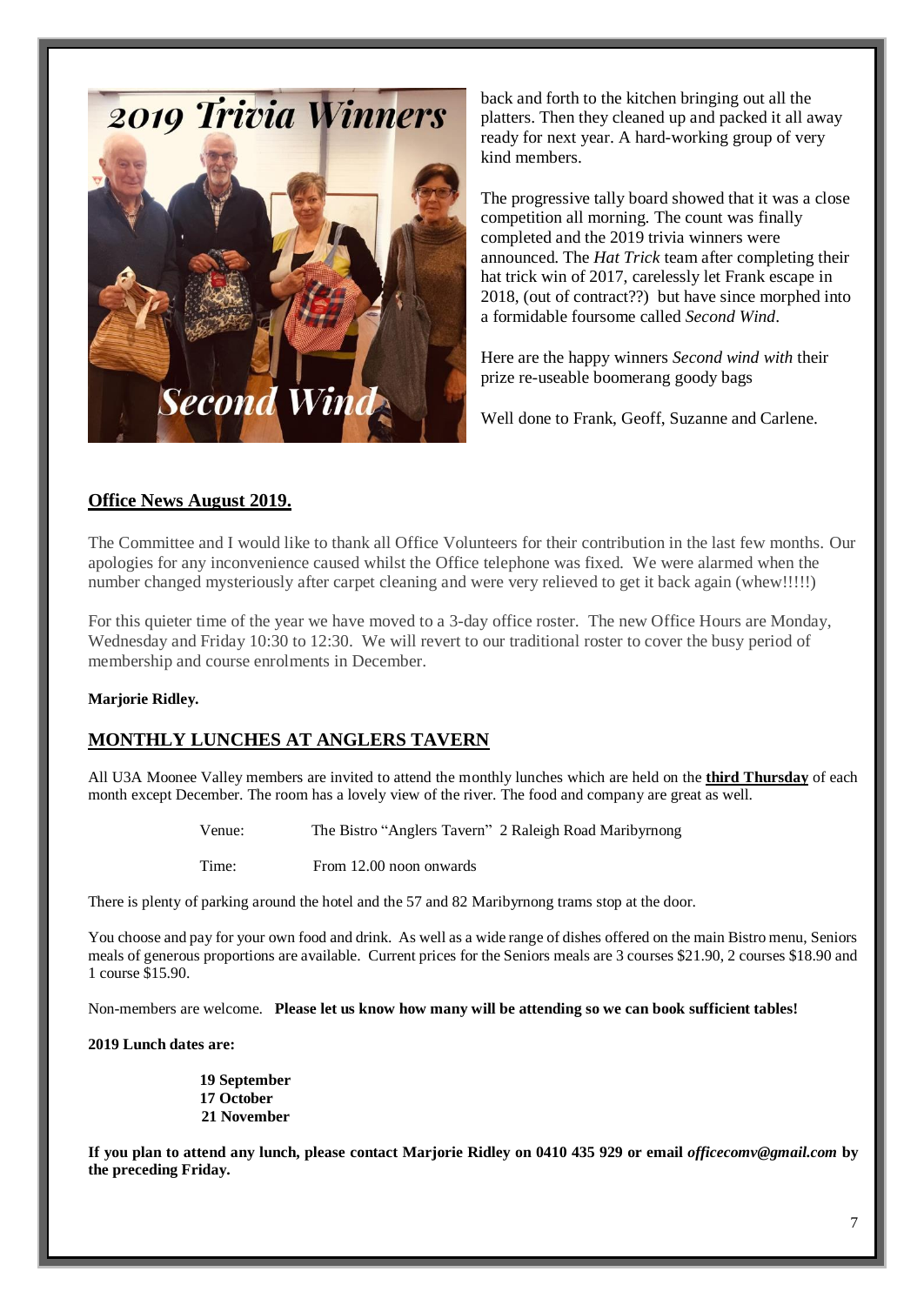#### **Wednesday Woodies and Flemington Primary Grade 5 Students**

During our first four Wednesdays this term, students from Flemington Primary School worked with us at the Aberfeldie Shed. Eight volunteers from our Woodwork Projects group enjoyed the opportunity to meet the grade 5th graders and to assist them with their project. (for many of the children it was their first ever woodworking experience using tools.)

The project was jointly organised by MVCC Council's *Community Strengthening Department* and the Primary School staff. It was part of a "Generation Wiser" program and the plan was to construct of 25 planter boxes for the school's balcony garden.

Each class of 22 students came for two consecutive Wednesdays to complete the task. Eight of our U3A members – Christine, Anne, Lorraine, David, Myra, Nino, Robert and Harry - stayed on after their morning class to help the children for the two afternoon hourly sessions.

Here are some photos to illustrate this wonderful intergenerational learning experience. We can see Anne and Lorraine supervising while the children put the finishing touches to these well- made plant boxes. The boxes were mounted on a fence in the school yard to create a balcony wall of plants that the children can plant and care for.

Flemington Primary School were very pleased to have U3A support for this programme. (our members also participate in a reading program) The school are very happy with the intergenerational interaction and provision of attractive planter boxes to enhance their grounds.

#### **Harry Dobson and Robert D'Silva Coordinators U3AMV Woodwork Projects**





From the Editor: Thanks, Harry for sharing your groups activities. If other tutors would like to have news about their group included in Contact please send photos and text to [mvu3a1@gmail.com](mailto:mvu3a1@gmail.com) 

The final edition of *Contact is* due on November 7<sup>th</sup>. This newsletter will have all the details about proposed courses for 2020. It will also describe how to re-enrol with the U3A and how to apply for the courses that you would like to participate in.

### **SOCIAL ACTIVITIES**

The following activities and theatre bookings have been organised to provide interesting places for members to visit, opportunities to meet and mix with other members and to see popular shows at a reduced price when the performances come to Melbourne.

When participating in a **U3A social activity**, members are welcome to bring non-members with them. Prices for theatre performances are quoted for seniors and will generally cover children as well but there may be an extra cost for other adults.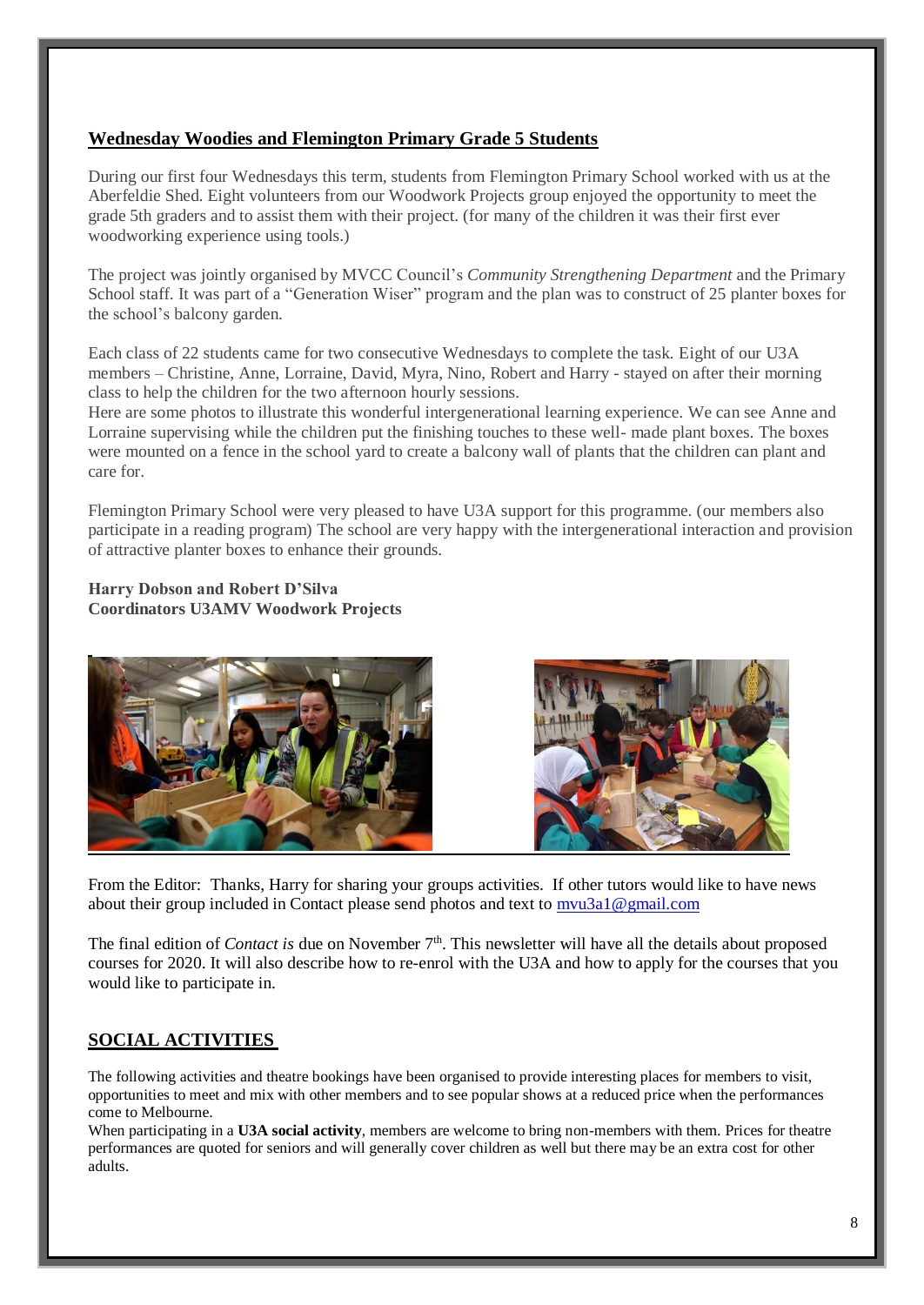#### **1 Friday 11th October 2019** at **10.00am- Tramboat to Williamstown from the Anglers Tavern.**

The Tramboat will leave the Angler's Tavern Landing and travel along the Maribyrnong River passing the historic Footscray Wharfs and Flemington Racecourse until it enters the Yarra River. We will sail along under the Westgate Bridge to Williamstown where we will have approximately 1 hour to explore. If you prefer, you are welcome to stay on the Tramboat.

Morning Tea will consist of tea, coffee and assorted slices and will be served on the way to Williamstown. A lunch of fish & chips will served on the way back to the Anglers Tavern. The Tramboat has a fully licensed bar on board.

**Departure:** The Tramboat will depart from and return to the Landing at the Anglers Tavern 2 Raleigh Road Maribyrnong at 10.30am and return at approximately 2.00pm.

**Cost** \$56.00, which includes travel on the Tramboat, lunch and afternoon tea.

The tour requires a minimum of 30 participants and has an upper limit of 49 participants.

*To participate, complete the booking slip and return this together with either the payment of \$56.00 per person including a stamped self-addressed envelope and post it to U3A Moonee Valley PO Box 459 Moonee Ponds, Vic 3039 by Friday 27th September 2019. OR* 

*If paying by bank transfer please put your name as the reference so we are able to identify the money as coming from you. Also, send a stamped self addressed envelope to PO. Box 459 Moonee ponds Vic 3039 indicating that you have paid by bank transfer (so we can send tickets to you.)*

#### **2 Friday 1st November 2019 – Buffet Lunch at William Angliss Institute at 12.00 noon.**

The William Angliss Institute offers a unique and affordable dining experience with a quality buffet lunch in their state-of-the-art training restaurant. (Students working at the restaurant gain practical work experience in cooking and serving customers).

Rated as one of Melbourne's best value dining experiences, we invite you to share in a truly unique dining experience at their flagship training restaurant - the William Angliss Restaurant.

The Buffet Lunch commences at 12.00noon,

.

**Location**: 550 Little Lonsdale St, Melbourne VIC 3000. (William Angliss is a short walk from Southern Cross Station).

**Cost** –\$30.00, which can be paid on the day. Drinks are provided at bar prices.

*To participate, complete the booking slip and return this either with your email address or a stamped, self-addressed envelope and post it to U3A Moonee Valley PO Box 459 Moonee Ponds, Vic 3039 by Friday 18th October 2019.*

#### **3 Monday 18th November 2019 – Tour of Cook's Cottage in the Fitzroy Gardens at 11.00am.**

Originally located in Yorkshire, England, and built in 1755 by the parents of Captain James Cook, Cooks' Cottage was brought to Melbourne by Sir Russell Grimwade in 1934.

Come and explore this historic oddity and learn about its English origins and relocation to Melbourne, visit the adjacent cottage garden with medicinal herbs and remedies and see 18th century costumes

**Location**: Cooks' Cottage, previously known as Captain Cook's Cottage, is located in the Fitzroy Gardens, Wellington Parade, East Melbourne VIC 3002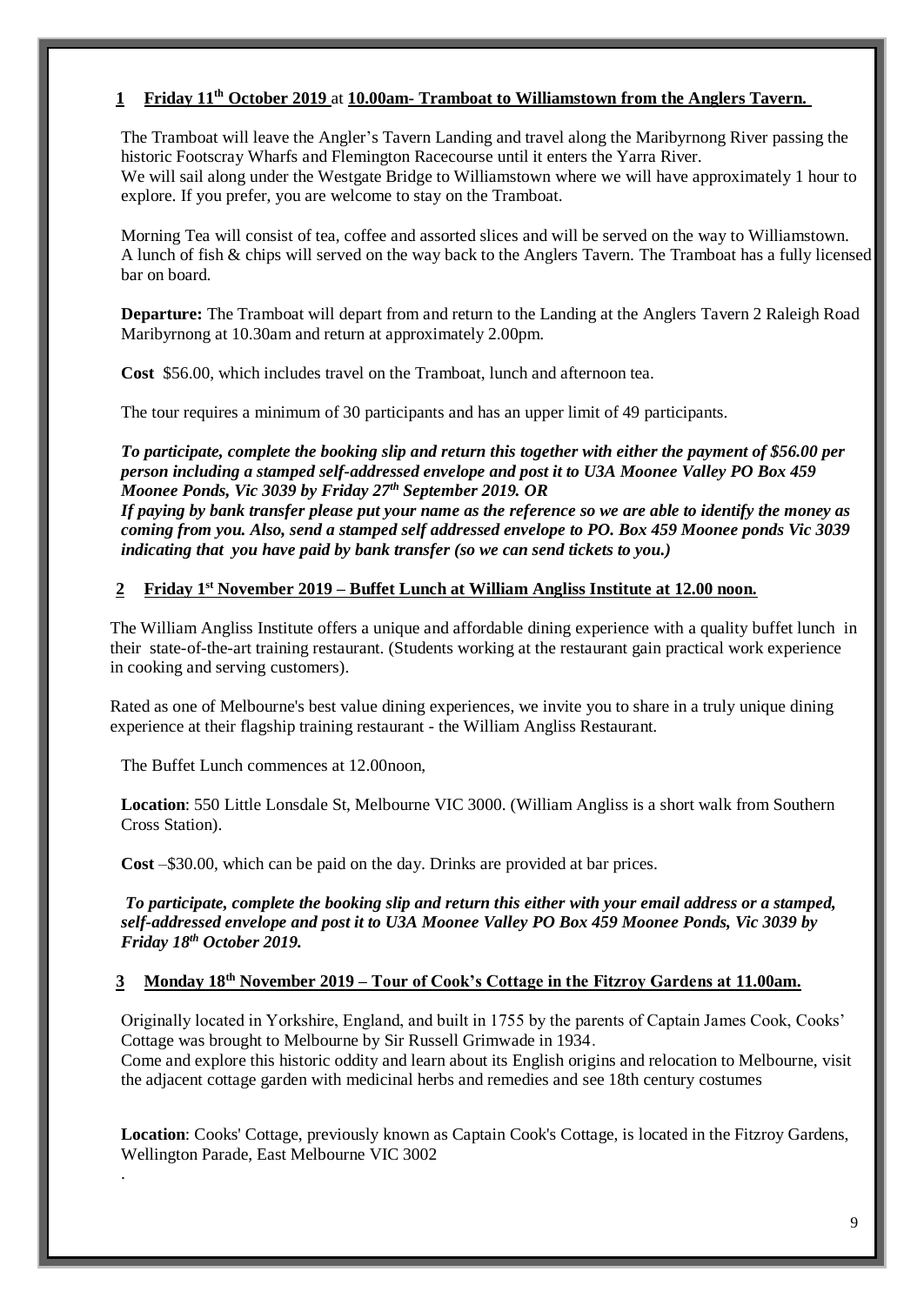**Cost** – The concession rate, which applies to seniors and pensioners is \$5.20 and can be paid on the day

**Lunch** After the tour of Cooks Cottage, you might like to join other U3A members for lunch, at your own cost, at Kere Kere Green, which is in the Fitzroy gardens adjacent to Cooks Cottage. As they don't take bookings prior to the day, we will hope that they can accommodate all who want to lunch there.

*To participate, complete the booking slip and return this with either your email address or a stamped, self-addressed envelope and post it to U3A Moonee Valley PO Box 459 Moonee Ponds, Vic 3039 by Friday 1st November 2019.*

#### **4 Wednesday 15th January 2020 at 1.00 pm**

#### **Theatre tickets to the musical War Horse at the Regent Theatre.**

Based on the beloved novel by Michael Morpurgo, and hailed by Time Magazine as 'a landmark theatre event', this powerfully moving and imaginative drama, filled with stirring music and songs, is a show of phenomenal inventiveness. At its heart are astonishing life-sized puppets created by South Africa's Handspring Puppet Company, who bring breathing, galloping, charging horses to thrilling life on stage. An unforgettable theatrical experience, 'not to be missed.' (Chicago Tribune)

At the outbreak of World War One, Joey young Albert's beloved horse, is sold to the cavalry and shipped from England to France. He is soon caught up in enemy fire, and fate takes him on an extraordinary journey, serving on both sides before finding himself alone in no man's land. But Albert cannot forget Joey and, still not old enough to enlist, he embarks on a treacherous mission to find him and bring him home.

Tickets: We have 30 tickets in the stalls, rows J, K, & L.

**Cost** – \$70.00

*To participate, complete the booking slip and return this together with either the payment of \$70.00 per ticket or indicate you have paid via the bank plus a stamped, self-addressed envelope and post it to U3A Moonee Valley PO Box 459 Moonee Ponds, Vic 3039 by Friday 1st November 2019. ( If paying by bank transfer please put your name as the reference so we are able to identify the money as coming from you.)*

#### **5 Wednesday 29th January 2020 at 1pm**

#### **Theatre tickets to the musical "Chicago" at the State Theatre**

Chicago has everything that makes Broadway great: a universal tale of fame, fortune and all that jazz, It will be one show-stopping song after another and the slickest dancing in town.

**Tickets:** We have only 24 tickets in the stalls, rows V & W, so book early.

**Cost** of the tickets is \$70.00 per person. Options for how to pay are listed below.

*To participate, complete the booking slip and return this together with either the payment of \$70.00 per ticket or indicate that you have paid via the bank plus a stamped, self-addressed envelope and post it to U3A Moonee Valley PO Box 459 Moonee Ponds, Vic 3039 by Friday 15th November 2019. If paying by bank transfer please put your name as the reference so we are able to identify the money as coming from you.*

#### **Date to Note for a theatre booking to be advertised in the November Contact**

Wednesday 15<sup>th</sup> April 2020 "Billy Elliot the musical" at the Regent theatre.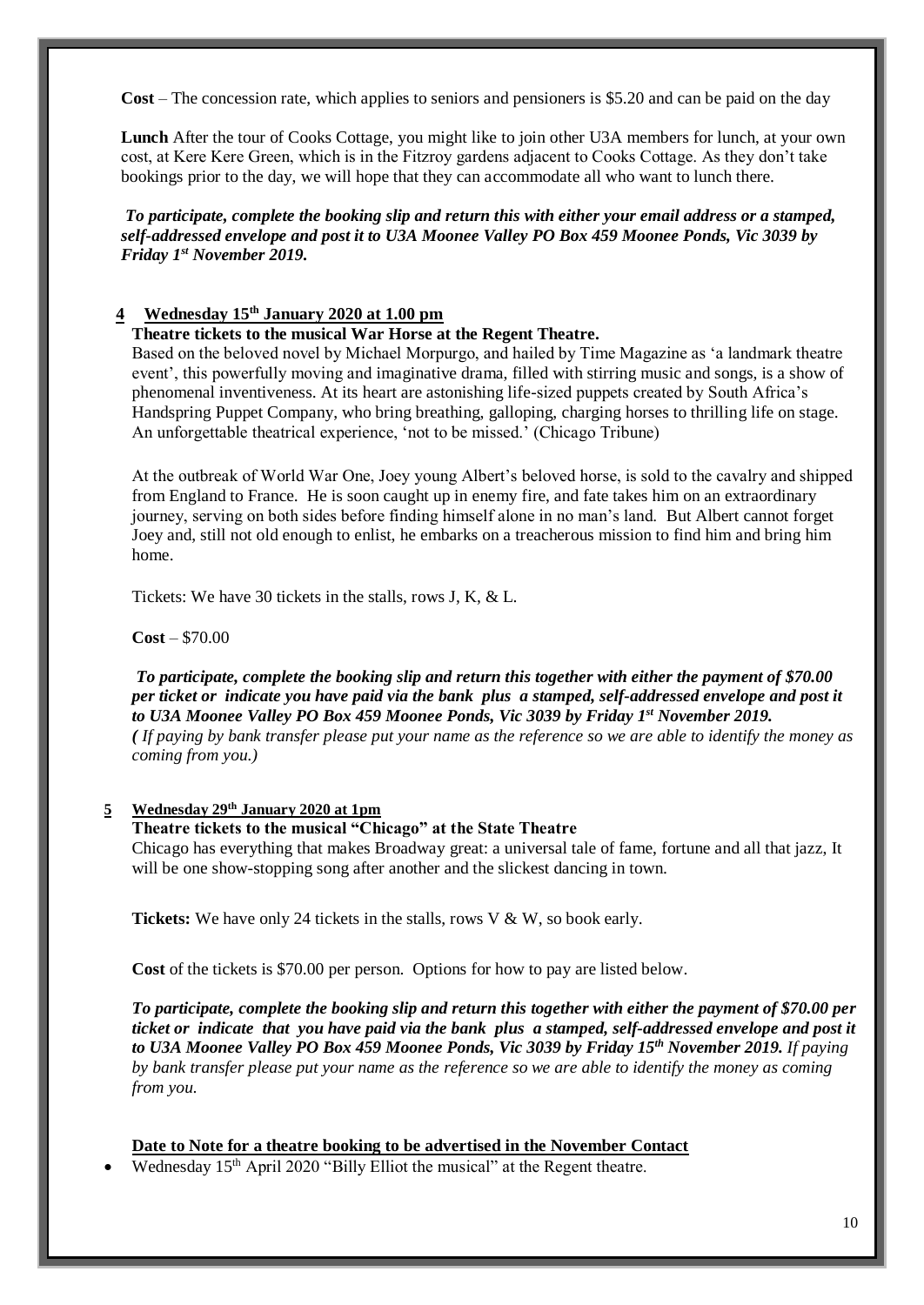#### **Please note**

#### *In relation to all social activities:*

- Booking forms are on pages 12 and 13.
- Payment can be made by cheque, money order, online via the internet or directly to our Bendigo Bank account, the details of which are:

*Account name*: U3A Moonee Valley Inc. *BSB:* 633-000

*Account number*: 1540 51213

*When paying via internet or at a bank for deposit to our account, we need your name as a reference to link your payment with your reply slip. Banks will often ask for a reference number, please put your name as the reference number.*

- Please include a stamped, self-addressed envelope with all theatre bookings for the return of your tickets.
- Applications will be accepted in order of receipt. If oversubscribed a cheque or information on the repayment will be returned in the self-addressed envelope you provided.
- Do not worry if you do not hear from us immediately after sending in your booking. When notifying people, we wait until we have the minimum required for the activity. (this will not occur until after we have paid for and received the tickets, which will generally be 3 to 4 week after the closing date for that theatre booking. )
- **No refunds will be provided,** except when the activity has been cancelled, as U3A will generally have forwarded your payment to the organisation we are visiting or the theatre to purchase the tickets. If you are unable to attend please arrange for someone else to use your ticket or take your place on the activity.

Meanwhile…………………….some committee members demonstrating how much they enjoy their work.

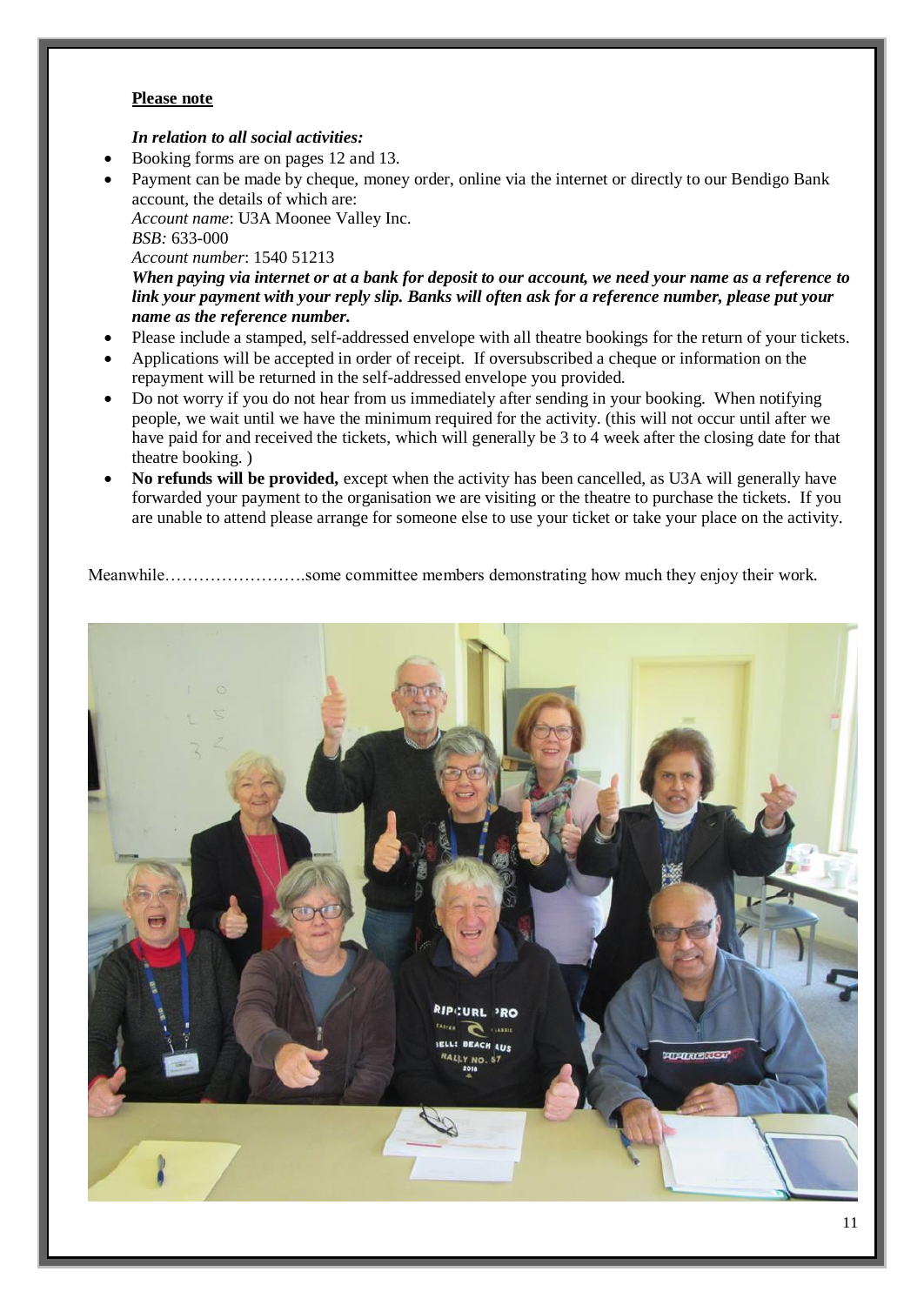# **SOCIAL ACTIVITIES BOOKING FORMS**

## **1 Tramboat to Williamstown from the Anglers Tavern on Friday 11th October 2019** at **10.00am-**

**(***Closing date Friday the 27th September 2019.)*

| (Closing date <b>Friday the 21<sup>th</sup> September 2019</b> .)                                                                                                                                                              |
|--------------------------------------------------------------------------------------------------------------------------------------------------------------------------------------------------------------------------------|
| Name/s                                                                                                                                                                                                                         |
| Address and the contract of the contract of the contract of the contract of the contract of the contract of the contract of the contract of the contract of the contract of the contract of the contract of the contract of th |
| <b>Contact Phone Number Contact Phone Number</b>                                                                                                                                                                               |
| Number participating on the Tramboat trip $\_\_\_\_\$ $\otimes$ \$56.00 per person = \$                                                                                                                                        |
| Method of payment for the above amount (please tick)<br>() Cheque/money order.<br>() Payment via internet or at a bank for deposit to our account. In each case we need a name as<br>reference.                                |
| Please find enclosed cheque/money order or reference name from bank deposit or internet banking and a                                                                                                                          |
| stamped, self-addressed envelope.                                                                                                                                                                                              |
|                                                                                                                                                                                                                                |
| Buffet Lunch at William Angliss Institute on Friday 1 <sup>st</sup> November 2019 – at 12 noon.<br>2.<br>(Closing date Friday 18th October 2019)                                                                               |
|                                                                                                                                                                                                                                |
|                                                                                                                                                                                                                                |
|                                                                                                                                                                                                                                |
| Number attending _______                                                                                                                                                                                                       |
| Please either provide your email address or include a stamped, self-addressed envelope for confirmation.                                                                                                                       |
|                                                                                                                                                                                                                                |
|                                                                                                                                                                                                                                |
|                                                                                                                                                                                                                                |
| Tour of Cook's Cottage in the Fitzroy Gardens on Monday 18th November 2019 at 11.00am<br>3.                                                                                                                                    |
| (Closing date Friday $1^{st}$ November 2019)                                                                                                                                                                                   |
| Name/s                                                                                                                                                                                                                         |
|                                                                                                                                                                                                                                |
| Contact Phone Number                                                                                                                                                                                                           |
| Number attending _______                                                                                                                                                                                                       |
| Please either provide your email address or include a stamped, self-addressed envelope for confirmation.                                                                                                                       |
|                                                                                                                                                                                                                                |